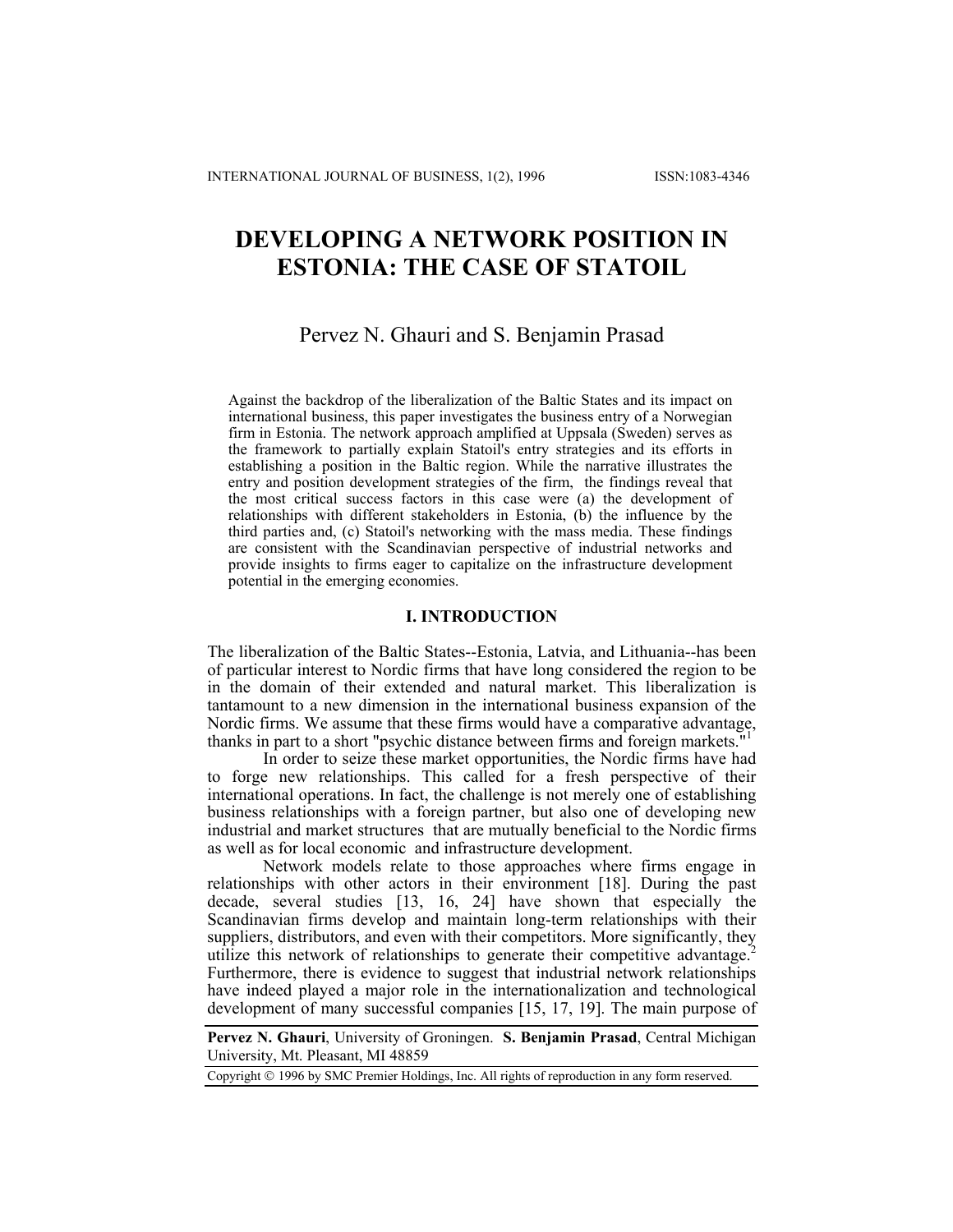this paper is to report in some detail the findings of the field study of how Statoil overcame the hurdles and established its competitive advantage in Estonia. The paper is organized as follows: I. The Network Approach; II. Method; III. The Model; IV. Statoil in Estonia; and V. Discussion and Conclusion.

### **II. THE NETWORK APPROACH**

As noted earlier, we shall employ the network approach as the theoretical framework for the case study. This approach was developed through empirical studies in Scandinavia and several studies have advocated this particular approach in international business [11, 12, 15, 17, 23]. The central tenet of the network approach is that firms are linked to each other through relationships with their suppliers, distributors, customers, and even with their competitors to exchange information, technical knowledge, financial resources, and marketing know-how. In order for an effective exchange of these resources to be consummated, the firms have to nurture and develop a trustworthy relationship with other actors in the network. Furthermore, in order to develop mutual trust among actors/firms, each firm has to adjust and to adapt to the other with regard to products, production systems, and related key functions. Most importantly, the firm has to develop personal relationships with individual managers from the other organizations. How do these complex processes (comparable to "business political behavior" [2] come about? As Johanson and Mattson [17] emphasize, the firms have to make investments in these relationships, just as they need to do in research and development, which tend to become additions to the intangible assets of the firm.

 The process of relationship development, the exchange process, and the factors influencing these relationships are reported in several studies [1, 6, 11, 25]. Developing a new network of relationships entails that the firms as well as other actors of the network have to readjust their already existing relationships. Consequently, the networks become rather stable but flexible structures open for further adjustments. However, networks may have either "tight" or "loose" structures,

 In a "tight" network, actors/firms would have very close and strong interdependence relationships. In the "loose" network, on the other hand, the firms/actors would have arms-length relationships without strong interdependence. Some networks tend to be "tight" because of personal relationships among individuals from different firms, and are prone to reconfiguration as, for example, when one or several individuals leave a member organization or change their positions. Although, in general, the relationship between the firms is the most important bonding factor in the structure of a network, in some contexts, a third-party relationship can also emerge as crucial. For example, government authorities as rule makers or regulators, banks and insurance companies as bond holders may assume the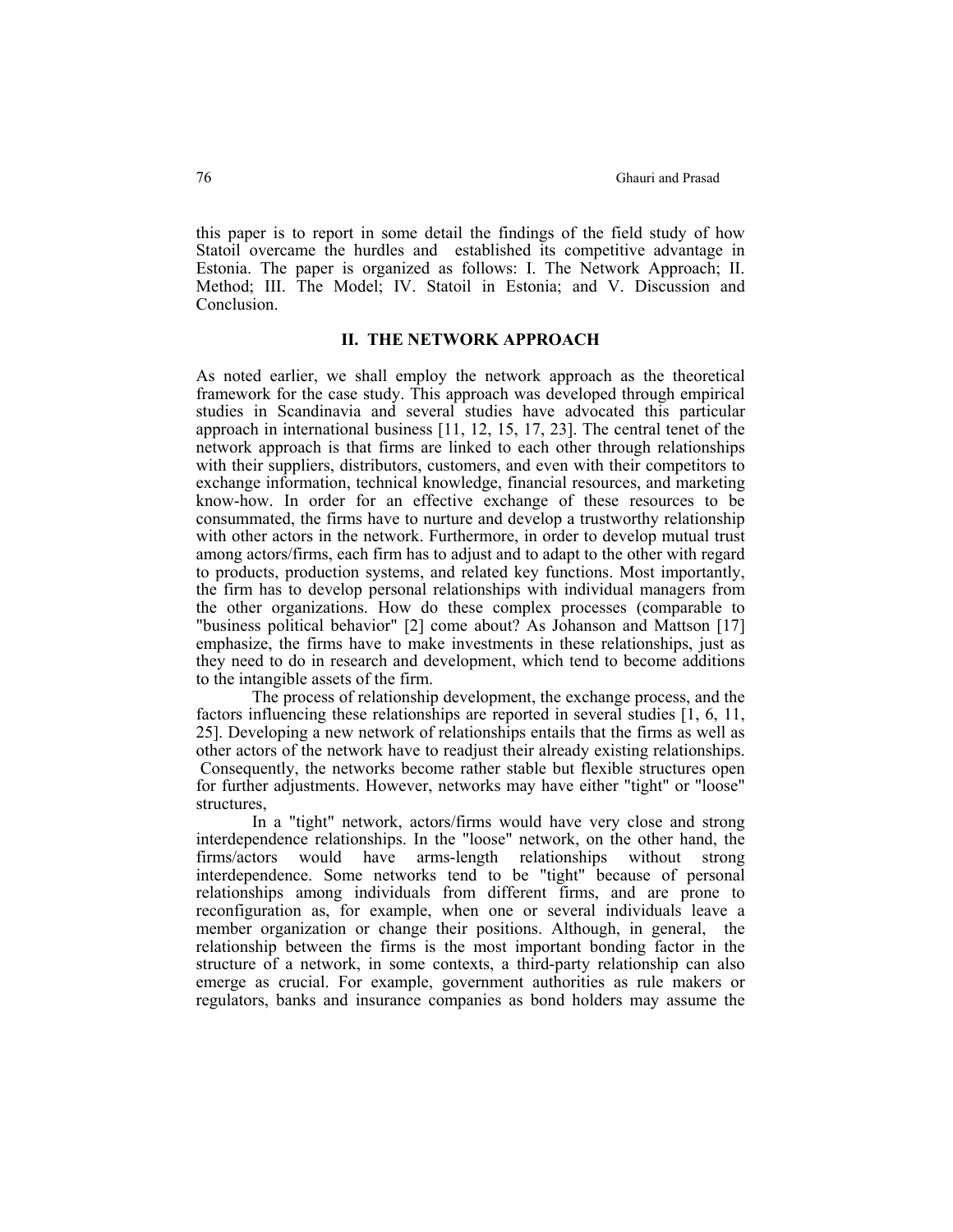role of a crucial actor in a network. Such a role is often pivotal in the emerging markets.

 Accordingly, firms strive to develop a paramount position for themselves in a given network. The position of a firm, in a given network, is dependent on whatever relationships it has with other actors in the network and how strong these relationships are. It is, therefore, in the vital interest of the firm to spend its managerial time, energy, and resources to foster these relationships with a view to establishing mutual trust. Once a firm has established such a relationship, it can be a valuable asset for the firm. In other words, the firm could treat it as a source of its competitive advantage. The higher the mutual trust, the tighter the network, and also the higher the barrier to entry, as evident in the context of Japanese "Keiretsu" and Korean "Chaebol" [22]. These Asian networks are *relational*, rather than *contractual*, interfirm business relationships.

# **III. METHOD**

The field study, premised on the holistic method, assumes that actors in the process of relation development behave according to a perceived opportunity structure. Because the actors would not have perfect information on the eventual consequences of their relationships, they strive to initiate and develop a position in a network--position development--and hence they invest time and resources in forging these relationships. To understand the factors that influence such a position development and why some actors succeed in this deliberate endeavor and others do not, a holistic case study method is the most useful. The idea is not merely to study big establishments and success stories but to understand the process of how and why.

 The holistic method used can be characterized as inductive and qualitative. It is inductive because the the domain of the problem, namely the position development in the Baltic States, entails new factors and dimensions of international business that cannot be studied with the help of existing theories of entry strategies. Furthermore, the market structure and factors in the Baltic region have not been adequately described or analyzed. It is qualitative because we have taken a longitudinal approach covering the moves of Statoil, and the focus of this paper is on one major aspect, the relationship development, which does not lend itself to quantification.

 The case study method is considered most suitable for this type of study. As put forth by one author [26,p.7], a case study is an empirical inquiry that "investigates a contemporary phenomenon within its real-life context when the boundaries between phenomenon and content are not clearly evident and in which multiple sources of evidence are used." And, it is also said that the case study method is research strategy that focuses on understanding the dynamics present in a single setting [8]. Moreover, case studies can employ an embedded design, i.e., multiple levels of analysis in a single study. This strategy is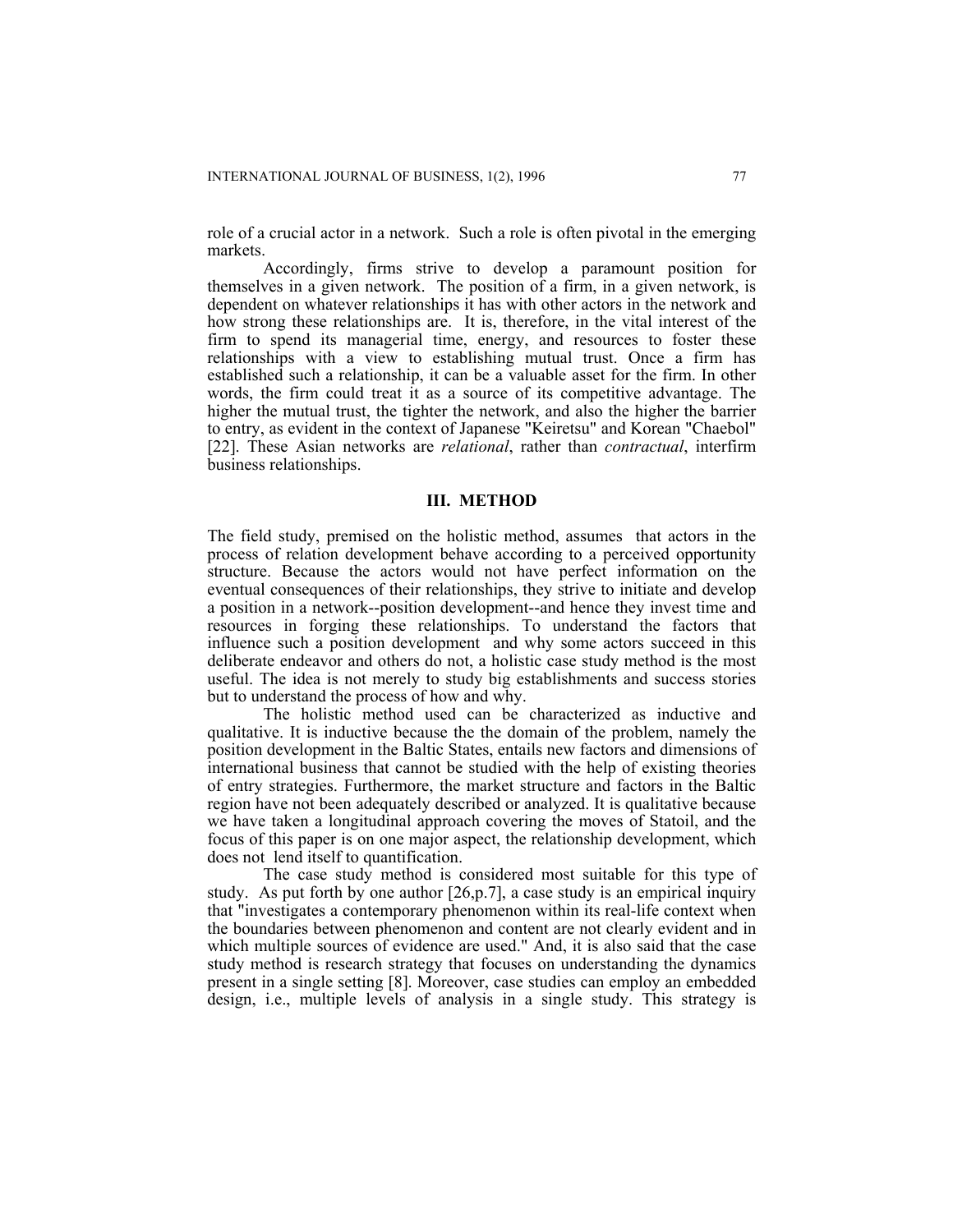recommended when "how" and "why" questions are asked about an event over which the researcher has little control.

 The case method is often criticized for its lack of rigor, its limitations of scientific generalization, and its time-consuming nature [26]. Hence, our research goal is not to generalize but to understand, describe, and analyze the process of position development, not unlike facing strategic change in the context of a single venture capital firm [10]. It is, however, hoped that firms facing similar situations (entering or developing a position in a particular market) would be able to benefit from the insights of this field study.

 In Norway, during 1990-91, we gathered the preliminary information on all firms that were in the process of entering the Baltic States. There were some twenty-five firms negotiating planning to enter the Estonian market. Among these, Statoil, a Norwegian oil and gas company, had come the farthest in the process of establishing a business in Estonia. The data collection was done in three phases: 1) document analysis--scanning the files and other print material made available, including discussions in the mass media; 2) a situation analysis for the particular industry in Norway and in Estonia; and 3) interviews with executive personnel at Statoil's Swedish subsidiary who were instrumental in this relationship or position development.

 Statoil (Norway) has been engaged in the process of establishing a unit in Tallinn, Estonia, since October 1990. In March 1991, a contract was signed to establish "Eesti Statoil" as a wholly-owned subsidiary. This paper covers this process from the beginning through the finalization of the contract, and the problems that emerged after the contract through December 1991.

 Statoil was selected for the field study as it was the only firm in Norway that had progressed in the process of establishing a business in a Baltic State. Moreover, it was willing to give access to some in-house materials and executives. The case was of particularly interest for academic inquiry as the parent firm, headquartered in Stavanger (Norway), was entering a foreign market with the assistance from its subsidiary in Sweden. In other words, the instrumental role was played by Statoil, Sweden. We, therefore, decided to interview the executive in Sweden who was designated to manage the new business in Estonia. He subsequently became the manager responsible for the relationship development in Estonia.

#### **IV. THE MODEL**

The model depicted in Figure 1 serves both as a framework for information gathering and as a means of interpreting the findings. An analytical approach is used to draw the inferences using the model as a basis. As noted by Yin [26, p.18], "An essential feature is comparison of the emergent theory or hypothesis with the existing literature. This involves asking: what it is similar to, what it contradicts, and why?"

 The process model illustrates the factors, or the variables, that were involved in the process of position development in a foreign country using the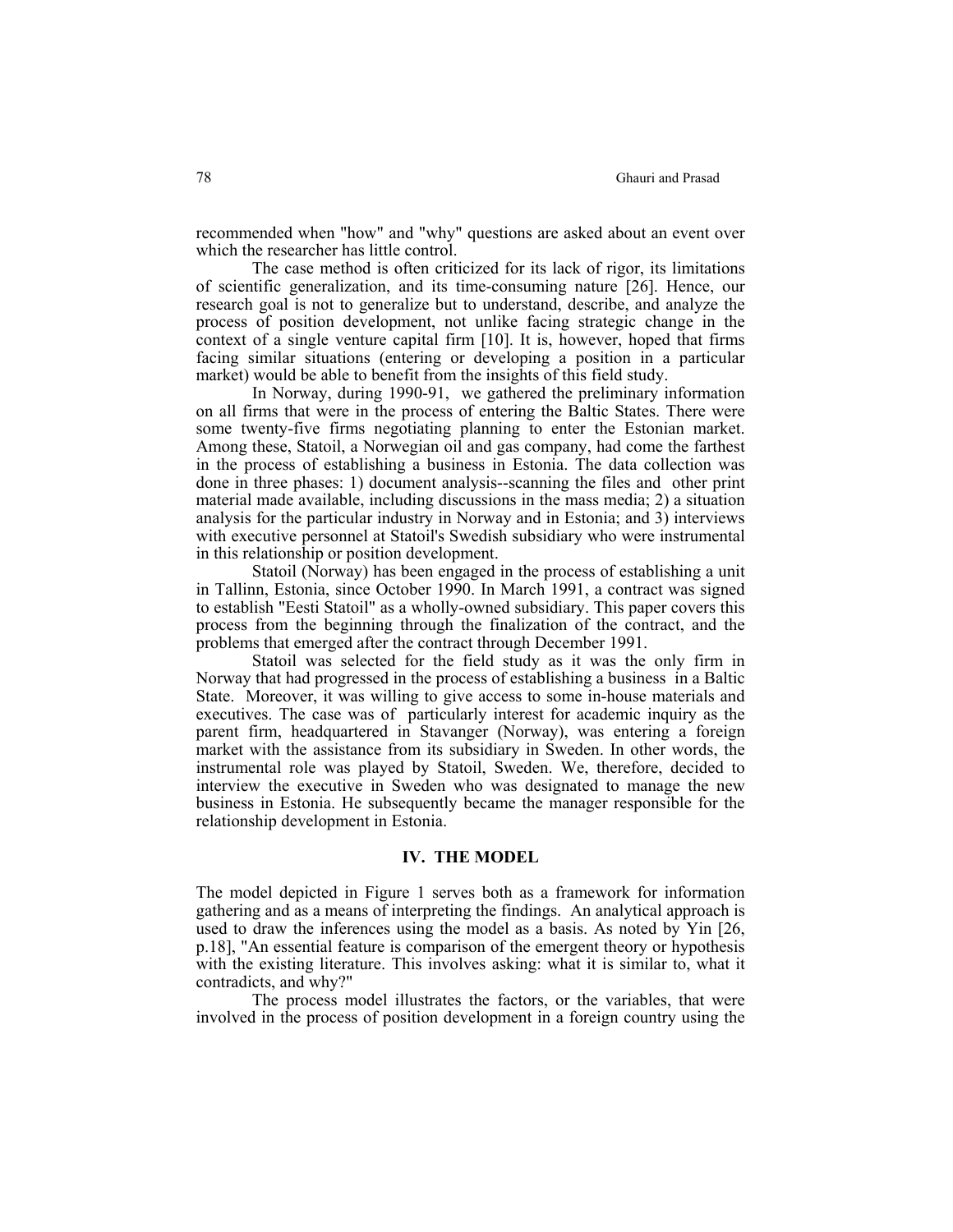network approach as shown in Figure 1. The shaded parts show the core structure of the network relationship development process. This is the most dynamic part of the process. The other parts are background factors influencing, or moderating, this process and its outcome.

#### **Figure 1. The Process of Position Development in a New Market**



The model begins with an overall strategy of the firm including goals and objectives which, together with the environment, lead to a choice of the entry strategy. However, it is the shaded, and especially the circular, part of the process that is considered to be the most dynamic. Thus, the continuous process leads to new relationships and different positions in the network. Hence, the position is always dynamic and is subject to changes over time.

#### **The Environment**

The environment represents the larger social system determining the influences including the political, economic, legal, market and cultural forces. Each firm or organization operates within such an environment and subject to its forces. Our focus is more on the organization and its relationship with the external environmental forces than on the internal factors within an organization.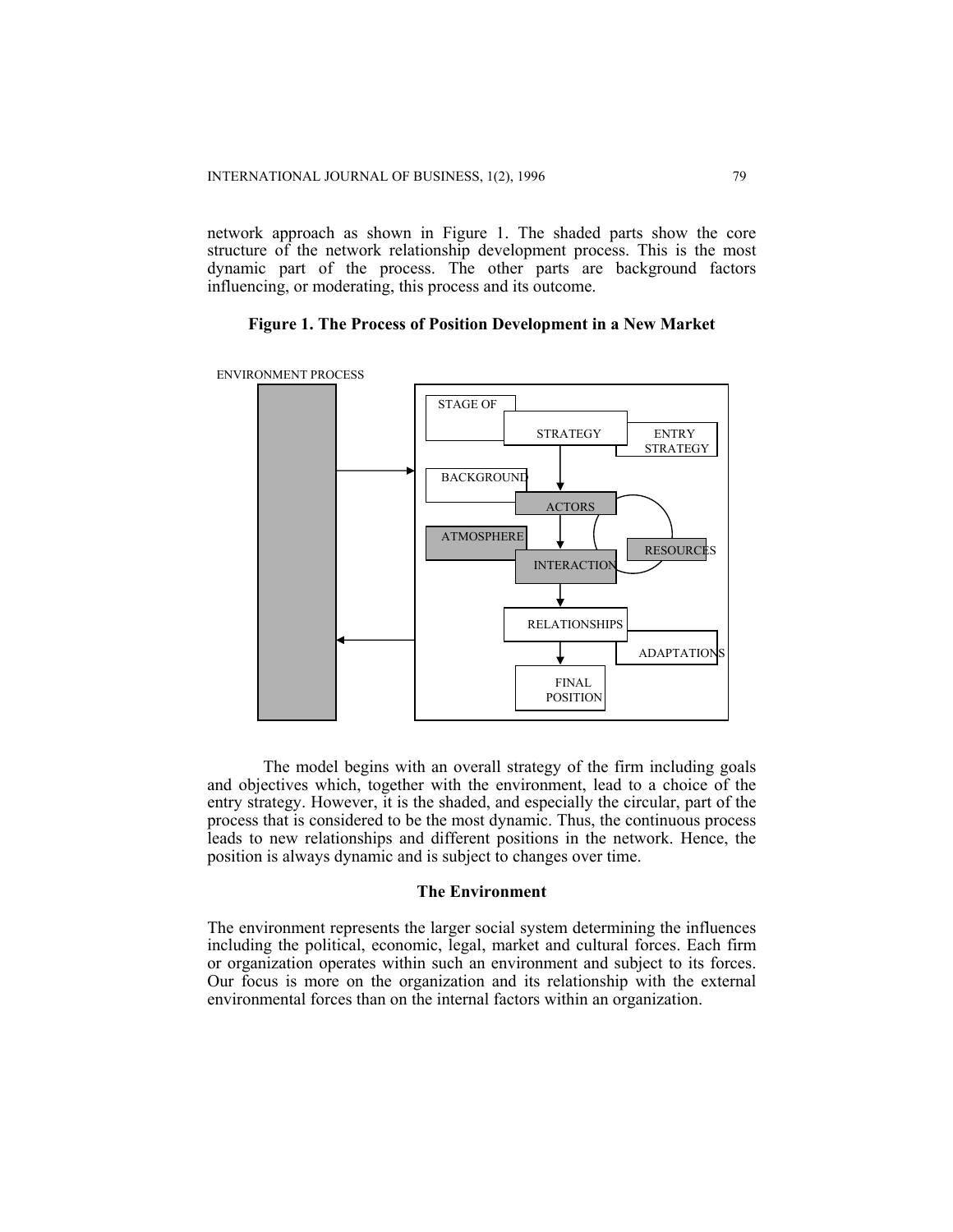#### **Strategy and Stages of the Process**

By strategy, we mean the process of adapting the pattern of activities and objective of an organization to its external environment. As the external environment always changes, the strategy has to be a continuous adaptive process [17]. This also means that a company seeking to expand its activities into a new market has to consistently reconsider its strategy. Establishing a new customer relationship requires an *ad hoc* commitment of a large amount of human and financial resources, often greater than is required for maintaining existing relationships [7].

# **The Actors and the Background Factors**

The process of relationship development would not only depend on the elements of the firm's strategy and its interaction as noted above but also on the characteristics of the parties, individuals, and organizations involved. Characteristics such as technology, organizational size and experience, and the personalities of the individuals involved play a vital role.

# **Resources**

In a network, each actor controls some of the resources directly and some others indirectly through dependence relations with other actors. The dependence relations are an outcome of the bonds between the actors and their relative importance to each other [4]. Resources such as goods, financial capital, technology, personnel, and marketing know-how are important; but the importance of these resources varies at different periods of time and in different contexts. However, the network theory holds that the most important resource at all times is perhaps the position a firm has developed in its network [14].

#### **Interaction and the Atmosphere**

Interaction is inevitable in the process of relationship development as it allows the firms to make better use of each other's resources, products, information, and services. Interaction and cooperation are used to demonstrate intended presence in the counterpart's network. Firms with strong positions in their network will seek cooperation with prestigious firms, in which case interaction involves the degree of cooperation/conflict, distance, power/dependence, and expectations of the parties [3, 11].

#### **Relationships and Adaptations**

Relationships are complex, dynamic, multi-level, and continuous over time. They consist of a web of interactive relations between individuals in two organizations, relating both parties, and entailing adaptations and the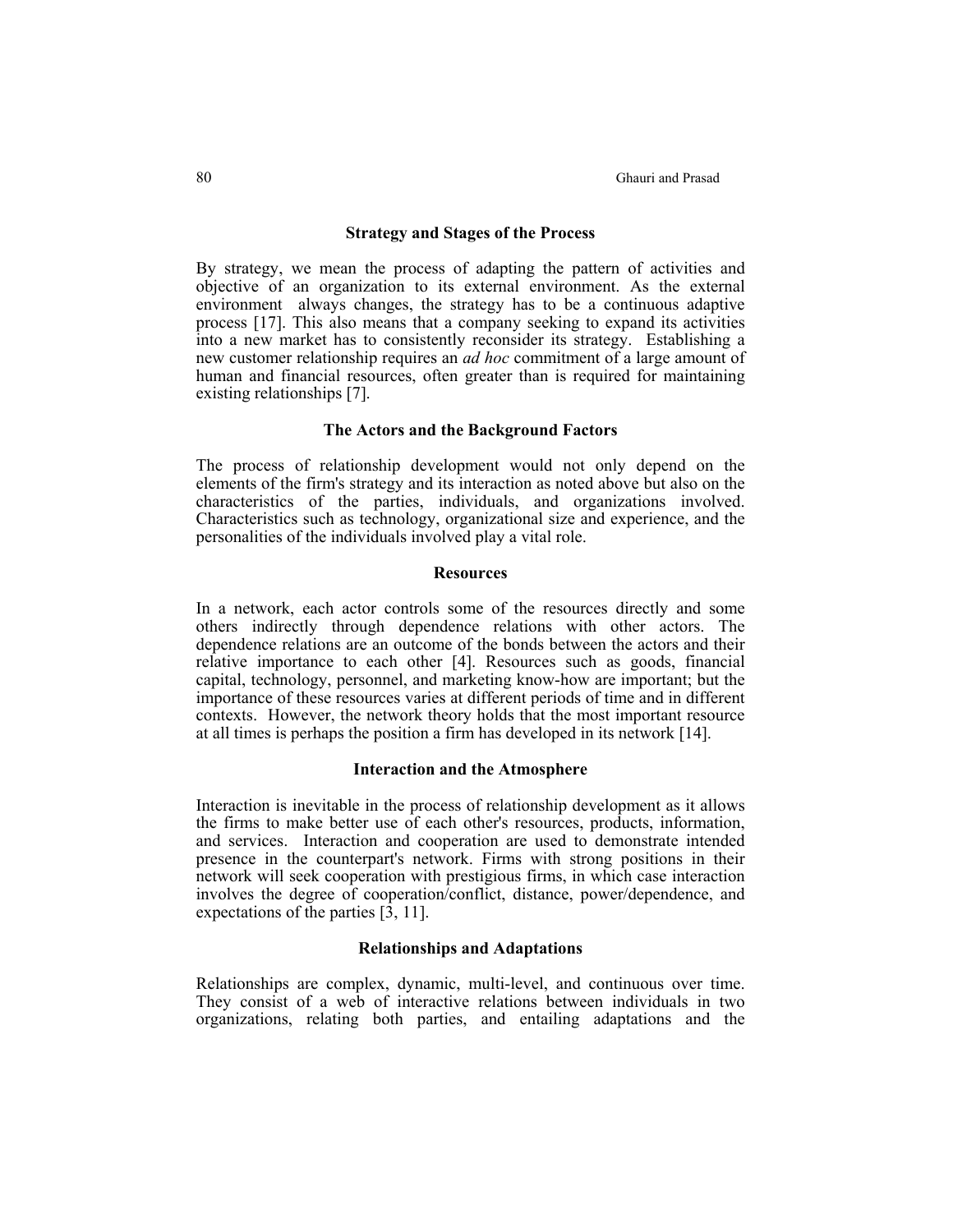establishment of routines on the part of both [16]. There is a degree of coordination in the exchange activities and, a change in one relation may affect changes in all the other activities of a firm. These relationships and adaptations are critically important for a firm, as they affect its productivity, control over the environment, and development of its competitive strength. Adaptation is an important aspect of relationships and is an attribute of relationships and social exchange processes between companies [15]. One vital form is that of role relationship, which is critical to the development of a cooperative interorganizational relationship. In the empirical context of Japanese investment in the United States, it is noted [5] that Japanese firms are likely to use sequential entry and expansion over time because of their unique cultural and institutional environment.

#### **Position**

The position of a firm in a network can be defined as its role and importance in the network and the strength of the relationships it has with other firms in the network [18, 23]. According to Thorelli [25], the position is based on six areas concerning a firm and its relationships: the power, the economy base, the technology, the expertise, the trust, and the legitimacy. It is, however, a relative concept, as no two parties' positions are alike; they are evaluated and perceived by another party on the basis of previous experience and present expectations. As evaluation and perception depend upon the interaction and relationship, it is considered to be an outcome of these two. This position is explained in terms of macro and micro positions. The micro position is the bargaining position of a party vis-a-vis one specific counterpart, while the macro position reflects the role and importance of a firm in the network as a whole [18].

# **V. THE CASE OF STATOIL IN ESTONIA**

Statoil is a Norwegian oil company that has been engaged in the oil and gas business for more than a quarter century. As a resource-driven multinational firm, it continually explores new markets. Sale of crude and refined oil is its main business, and Northwestern Europe and the Baltic region are considered by Statoil as its natural market. The following background of the decision of Statoil is reconstructed on the basis of personal interviews with a Statoil regional manager in Norway and a project manager in Sweden.

#### **Background Factors**

During the process of independence, the Estonian Government officials contacted Statoil and urged it to consider entering their country, as Estonia had no domestic oil production but had relied on the Soviet Union. In essence, Estonia wanted to have a guaranteed source of oil supply because of its strained relationships with the then Soviet Union. A transportation link had to be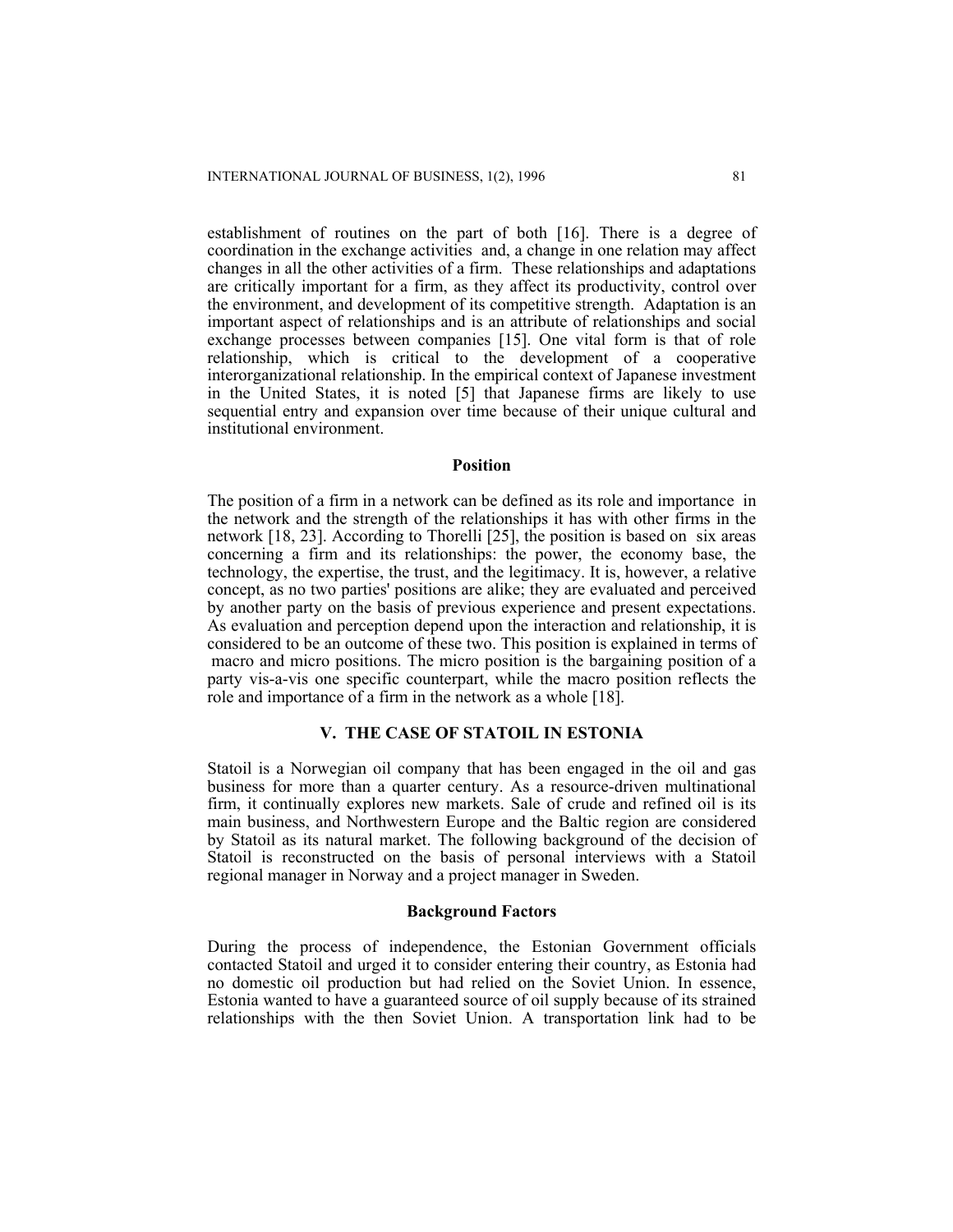established first. A ferry boat line was set up between Tallinn (Estonia) and Stockholm (Sweden) as a joint venture project between Sweden and Estonia. (See the map of Europe and of Estonia). A petrol (gasoline) tank was specifically planned on the ferry. At this point in time, Statoil's head office from Norway started taking a keen interest in the Estonian market potential.

 In May 1990, the first meeting between the executives of Statoil and the Estonian Government (the Prime Minister Edgar Savisaar) took place in Tallinn. The initiative for this meeting came from Estonia. At that time, however, Estonia was not independent of the law of the Soviet Union. From the perspective of Statoil, this fact was a major constraint. Statoil, at this stage, nonetheless attempted to find a local partner for a joint venture but failed to find a suitable party. Subsequently, Statoil began to consider establishing a wholly-owned subsidiary in Estonia.

 After a few weeks, an informational meeting was held. The Estonian Government and Statoil presented their respective plans. At this meeting, the Prime Minister, the Vice Prime Minister, the Minister for Economy, representatives from Tallinn City, the Mayors from other larger cities, and some officials from the foreign office were present.

 In June 1990, Norwegian Statoil authorized its Swedish subsidiary to handle this project and appointed Mr. Sverker Liljefeldt as the person in charge (or Project Manager). In January 1991, Statoil became the first foreign firm to apply to the Estonian Government to establish a wholly owned subsidiary. The approval came on March 18, 1991. After this approval, Eesti Statoil Estonia was established in Tallinn and Statoil Sweden tried to enter into negotiations with Tallinn City for the establishment of an office and the construction of the first two petrol stations. But the city officials were not interested in talking to the Swedish group and demanded meetings with top management of Statoil from the Head Office in Norway.

According to Mr. Liljefeldt<sup>3</sup>, "They wanted to talk to Mr. Harald Norvik, the President and Chairman of the Statoil group, and not with the Swedish group. At the time we did not quite understand their attitude, but later we suspected that there was something fishy. The people, occupying important positions, wanted to meet with top management so that they could do some personal business."<sup>3</sup>

#### **Strategy**

Statoil's overall strategy was considerably different in this market entry process than in its normal internationalization process. Here, the initial market entry in the Baltic region was regarded as a good stepping stone to learn more about the emerging Eastern Europe. No market research, or any other formal business analysis, had been undertaken. According to Einer Slagstad<sup>4</sup> of Statoil Norway, "We decided that Estonia is not a major market and we should try without giving a very strong emphasis; if not successful, we would move on to another market in Eastern Europe."4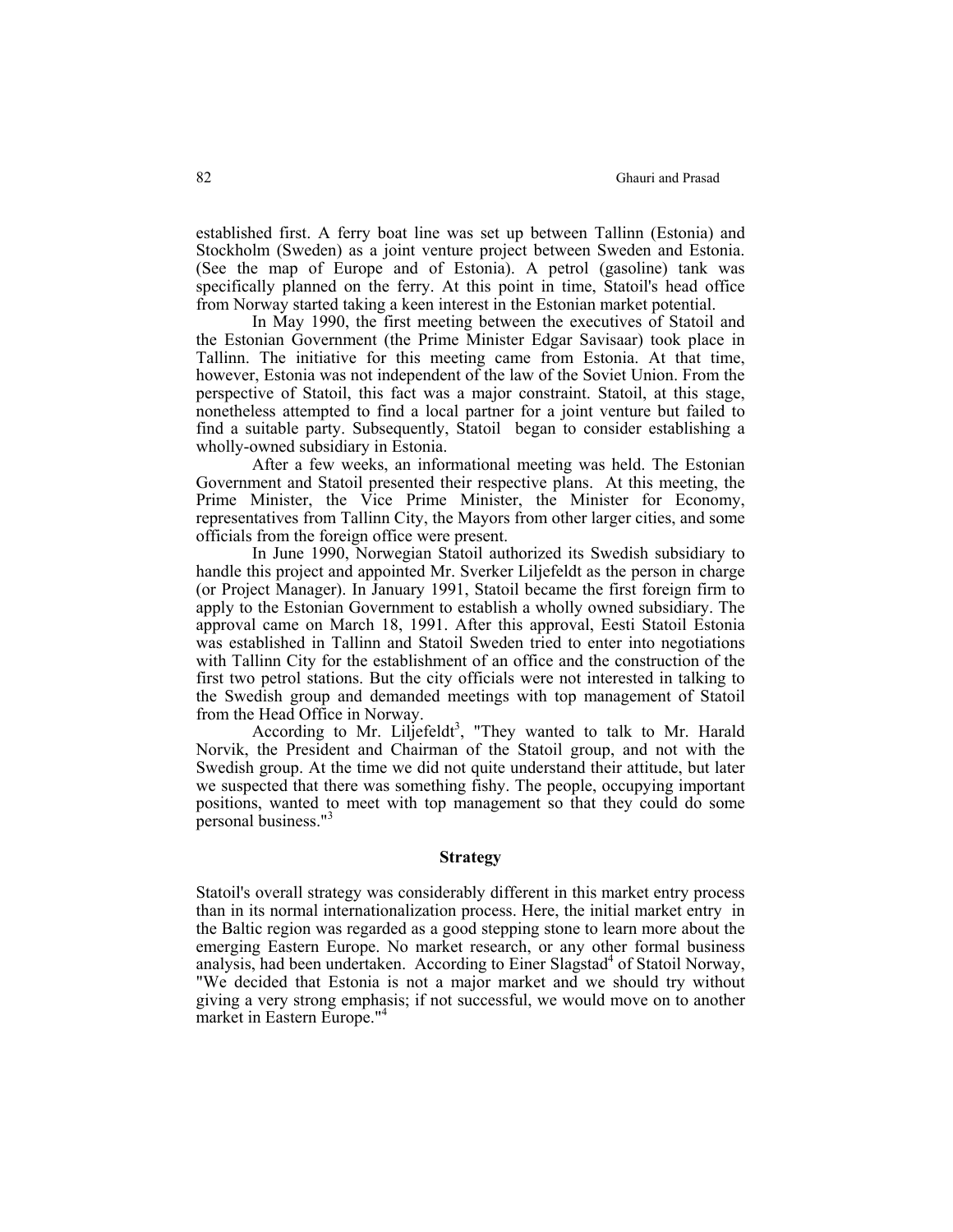The total investment was considered to be 70 million Swedish Kroner (SEK). It was considered a high risk project, according to Mr. Liljefeldt, "This is not a short-term project; we know that we will not make money for a long time, but we still want to be here. We do not think that it will be good enough to wait and come here in five years' time."3

### **Interaction, Relationships, and the Position**

In May 1991, Statoil applied to rent sites (property) in Tallinn to establish the first two petrol stations, but they had not received any answer from the authorities. Eesti Statoil had selected two pieces of vacant land and got the construction plans approved by the Architecture and City Planning Department. However, they needed also to have the permission of the local government.

 An office had been opened, with Mr.Sverker Liljefeldt as the managing director and two staff assistants. The plan was to start with two petrol stations in Tallinn City but the long-term objective was to establish fifteen to twenty petrol stations in Estonia by 1996 with a two-pronged sales strategy: selling primarily western quality petrol (i.e., unleaded) to tourists and businesses for hard currencies and local quality (leaded) petrol to local people for local (Estonian) currency. Since the independence of Estonia came earlier than anticipated, the company thought it could achieve the above objective much earlier.

 The problem was, however, that those who came to power were the same people who held key offices before Estonia obtained political independence. Their thinking modes remained the same as before manifesting old-fashioned bureaucratic ways. There still remained significant problems concerning currency convertibility, the legal system, property rights, democratically constituting the parliament, and so forth. In this unchanged atmosphere, evaluation of different products and services was almost impossible. Liljefeldt lamented, "Sometimes, it is very difficult to convince these people that we are not cheating them because there is not a mechanism to compare the prices and values of different things."<sup>3</sup> Nevertheless, as the managing director of *Eesti Statoil*, he had the responsibility of negotiating and muddling through while the parent firm in Norway had the final say in the matter.

 The context which Liljefeldt faced was by no means clearcut. A number of individuals and small groups had become involved in the process. In addition to the Swedish and Norwegian Ambassadors, there were representatives of the Swedish Export Council; and even the office of the Swedish Foreign Minister. The Estonian side was represented by the Director General of Foreign Economic Affairs, the Foreign Minister; and the head of the Foreign Trade Department. In addition, there was a small but powerful group, especially in Tallinn, that was interfering with the process of negotiation, and give-and-take. While the majority of people in Estonia desired Statoil to establish its business in anticipation of deriving long-term benefits for the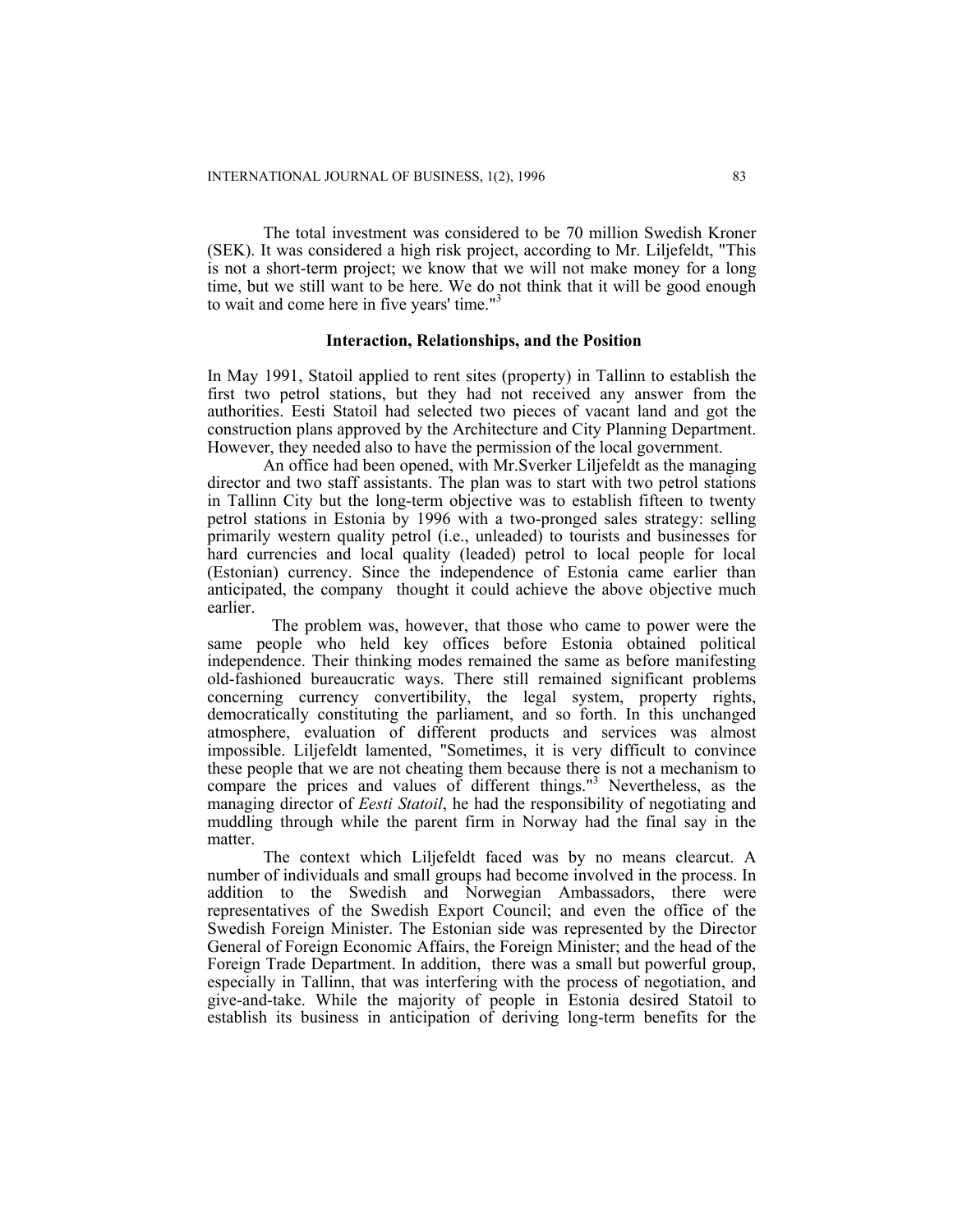economy as a whole, the small dissident group was out to gain short-term personal benefits. At least that was the general impression we could gather in our interviews.

 The competitor for Eesti Statoil was Eesti Kutus, the governmentowned oil marketing company with 100 petrol stations. It also had a joint venture operation with Neste--a rival of Statoil. Unleaded petrol was scarce in the country. Liljefeldt reported at the time, "It is possible that another oil company is trying to enter this market, and they will be successful if they want to play with this group's rules."<sup>3</sup>

 As far as resources of the negotiating parties were concerned, what was clear was that Statoil controlled financial, technical, and material resources while Tallinn City controlled the property rights. It appears that both parties possessed some crucial information considered as privelege and not shared with the other.

 During 1992, Eesti Statoil was working intensively with Tallinn City and the Estonian Government. However, much of the interaction was with the third parties. The firm was also attempting to establish a number of relationships and goodwill with other actors in the local network. Through these relations the company obtained the information it needed. As put by Mr. Liljefeldt, "There is no planning ahead at all. Now we work each day to improve our position through collecting information and lobbying. These relationships and contacts are the only source of information, as no other communication system is in function. The position of the particular group (the old gang) is weakened every day. People are beginning to fear that Statoil might just retreat. Estonia needs us more than we need Estonia."<sup>3</sup>

 Eesti Statoil had been trying to find other alternatives to solve this deadlock. For one, the company offered to recalculate the present value of the rent for the entire period and invest that money in a project beneficial for the city, such as, for example, a water purification system. But this offer was also rejected. The city government insisted that a partnership should be established with Cartex, a ficticious company nominally registered and set up by the dissident group.

 At this juncture, there was an apparent coalition between the City officials and the dissident group. In its turn, Statoil proposed to lease a parcel of the land in Tallinn for twenty-five years and a second site for ten years and expressed its willingness to pay a much higher rent than the local rate. What it offered was comparable with Swedish cities such as Norrkoping and Linkoping. The City officials claimed that there were no provisions on the books that allowed renting government property to foreign companies. However, if a partnership had been offered to Cartex (the company reportedly owned by these officials), another type of an arrangement was possible, they proposed. Eesti Statoil tried to lease other properties, not owned by Tallinn City but by the central government of Estonia-- a plausible alternative in light of the type of contacts and relationships Statoil had established. However, this option had to be kept as a secret from the Tallinn City officials. Finally, in 1992 the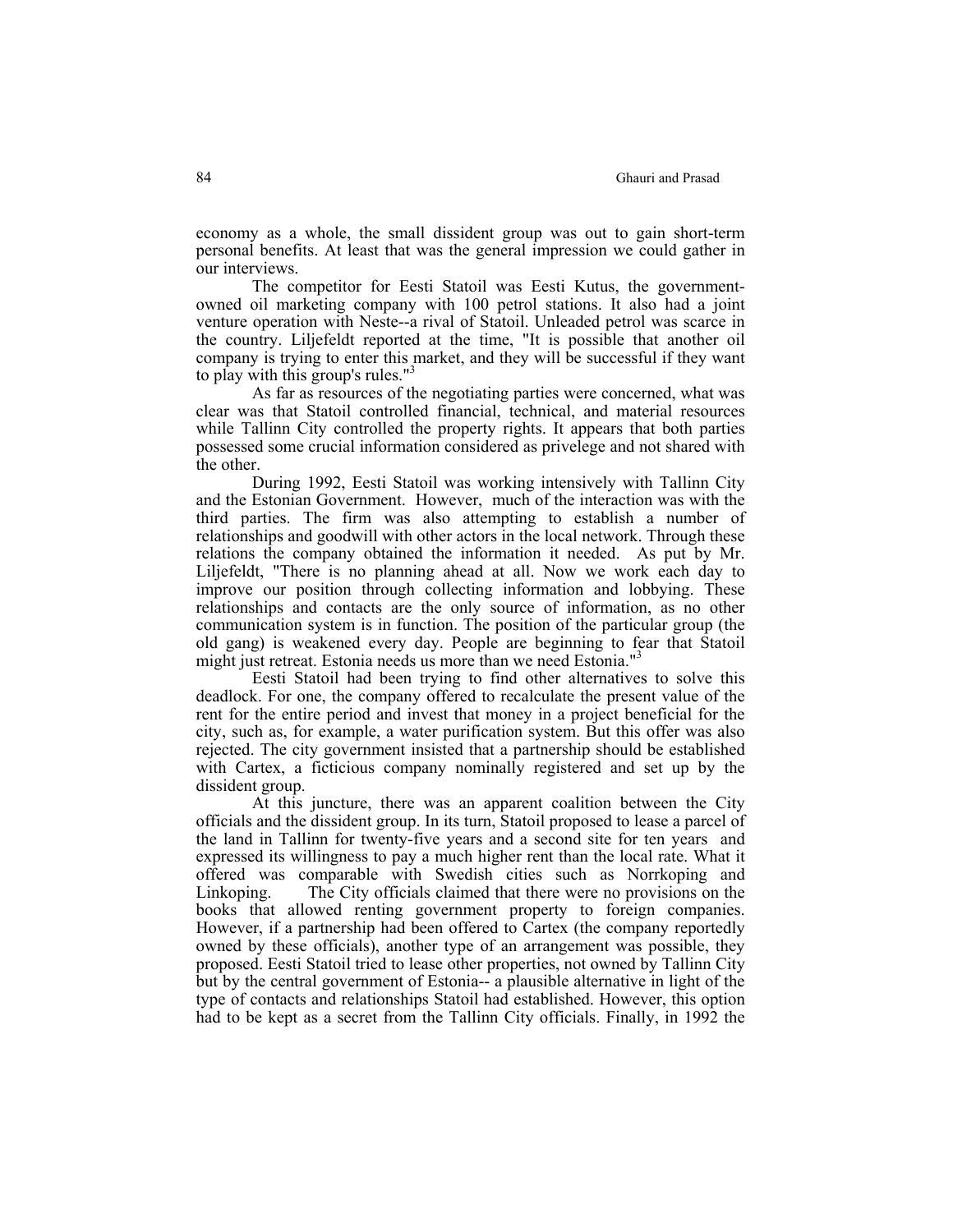Estonian government offered the land to Statoil so that it could implement its plan of setting up its first two petrol stations.

# **VI. DISCUSSION AND CONCLUSIONS**

*Prima facie*, the details of Statoil's venture in the 1990s in Estonia provided above might convey the impression that it was a unique case. In point of fact, we believe it is illustrative of the types of problems that firms could encounter while entering the Baltic States. As narrated, Statoil of Norway had to deal with Estonian governmental units at two or three levels and at least one local private group.

 While interacting with one or more parties, in itself, is not unexpected in international negotiations, what evidently made the situation murky were three major developments: (1) the same people who had controlled the political and legal forces before the country's independence, were in power at the time of negotiations. Even though Estonia was said to be on the road to free-market economics, their motivation to enforce the new legislation, and thereby foster foreign direct investment had been remiss. (2) The dissident group in Tallinn demanded an equity type partnership while Statoil would not give away ownership in the project as a payoff to receive the permission to lease land and other property. This could be inferred from sentiments expressed in the interviews: "Yes, we are willing to adapt to the local environments; but it seems that the only adaptation we can make is to accept a joint venture with Cartex. They have nothing to contribute except land, which, by the way is not theirs."<sup>3,</sup>

 (3) The details of the case of Statoil in Estonia was openly discussed in the mass media, and it was stated that the situation was very pathetic as the internal forces in the country were working against its development and that the state was blackmailing itself.

 In sum, this case illustrates that the characteristics of different actors involved in the process are very crucial for the relationship development. The third parties, especially the dissident local group, played a paramount role; here the network approach was quite useful. The Prime Minister of Estonia had to be involved in the final stage of the process. The Swedish and Norwegian Ambassadors, the Swedish Foreign Minister, and the Export Council from Sweden rendered their active support to Statoil. On the Estonian side, in addition to the Prime Minister, others involved included the Foreign Minister, Director General of Foreign Economic Affairs, and the Head of the Foreign Trade Department.

 Superimposing the network approach on the major actors and events in this case indicates the following emerging aspects of conducting international business. (a) Statoil, in the early stages, that is, before Estonia's independence, with its Head Office in Norway, authorized its Swedish subsidiary to manage this internationalization process. It was recognized by the head office that its Swedish subsidiary had better networking capabilities than itself. As illustrated (Figure 2a), the process initiated by the Head Office (Norway) was taken over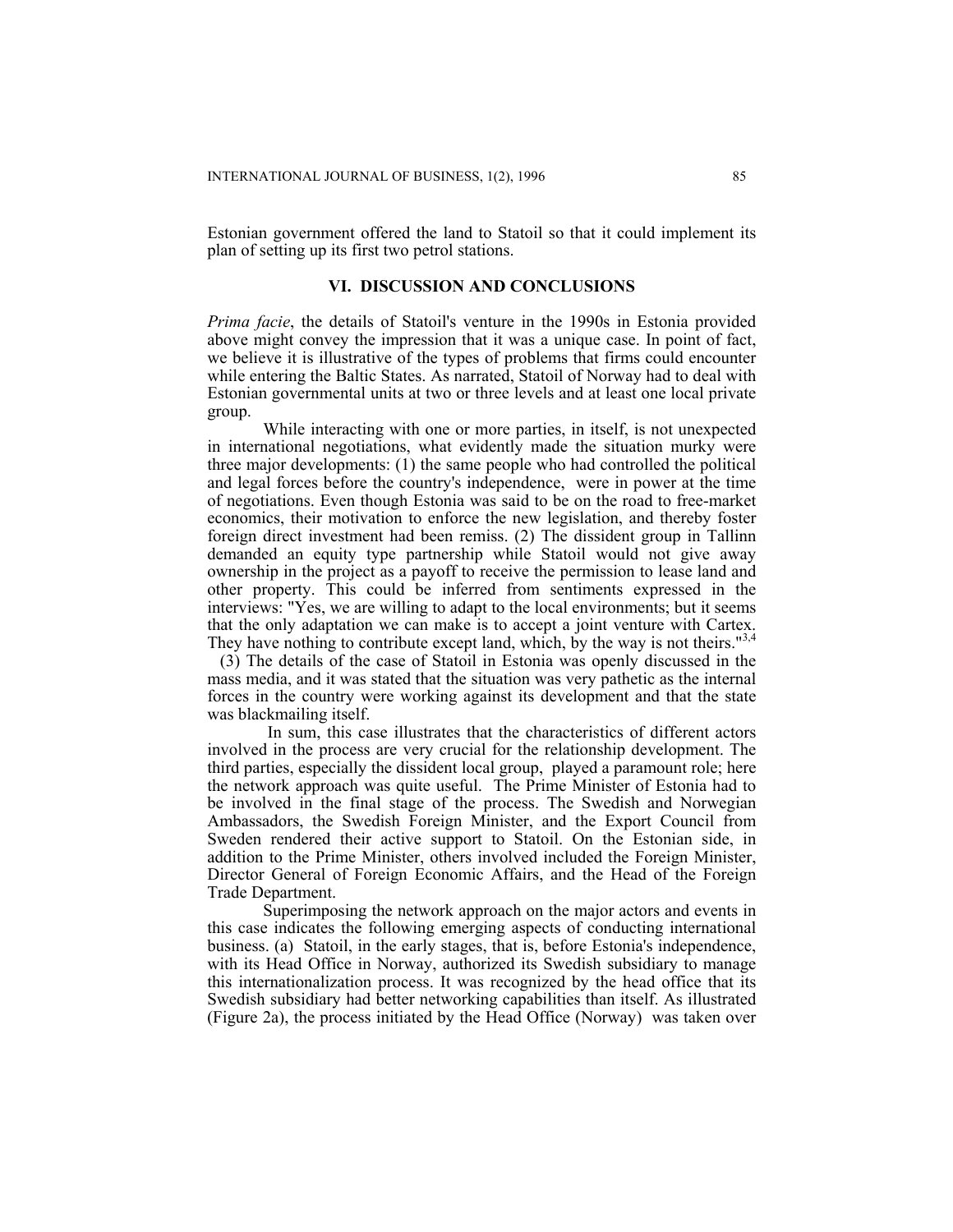by the Swedish subsidiary in the later stages (Figure 2b). The solid line stands for the instrumental role.





Another issue of significance to multinational firms, as revealed by this case, is that the political system in these states is slow to change despite economic pronouncements. Nonetheless, the widening role of the mass media in both Scandinavia and the Baltic States is noteworthy. The accusations about corruption and irregularities were openly discussed in the mass media, both in Sweden and in Estonia. Details were reported in several newspapers and magazines<sup>6</sup> that Statoil refused to rent land because of the private motives of the City officials of Tallinn. The mass media had also demanded more insight into the Statoil case so that the public could see the irregularities exercised by those in power. Thus, in the final stage of the business deal, Statoil ended up working more closely with other actors in the network than with the most relevant party. Statoil's networking is illustrated by Figure 3.

**Figure 3. Networking by STATOIL in Estonia**

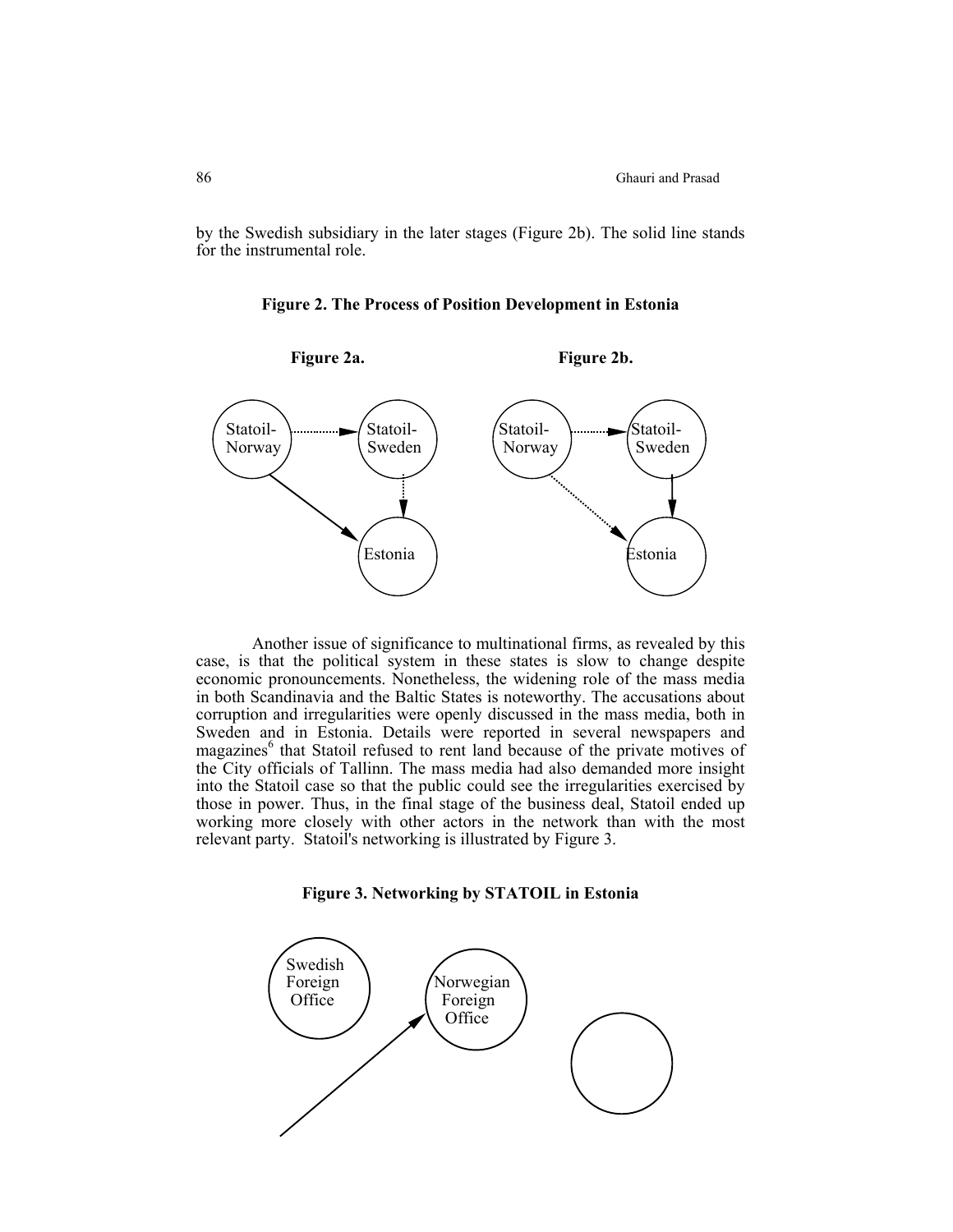

According to Statoil, the only solution to the dilemma was to develop a network of relationships with different parties and government units with the objective of developing a favorable opinion in Estonia through mass media. In this respect, Statoil was quite successful in its endeavor. This approach was considered a valuable source of information on Estonia. Many Swedish and Norwegian industrial firms intending to establish business relationships in Estonia began contacting and seeking advice from Statoil. In the latter part of 1992, Statoil was planning to open its third petrol station.<sup>7</sup>

One conclusion that can be drawn from this field study is that while business opportunities, especially for the resource-driven multinations from industrialized nations, abound in the emerging economies, traditional modes of planning to enter may not be sufficient. With effective networking with the government, mass media, and other actors in a particular network, multinational firms can survive the ordeal and establish fruitful new business ventures. This observation is consistent with the thesis that "informal constraints that are culturally derived will not change immediately in reaction to changes in the formal rules" [20].

#### **ACKNOWLEDGMENTS**

The authors would like to express their gratitude to student researchers at the Oslo Business School, some of the managers directly involved in the Statoil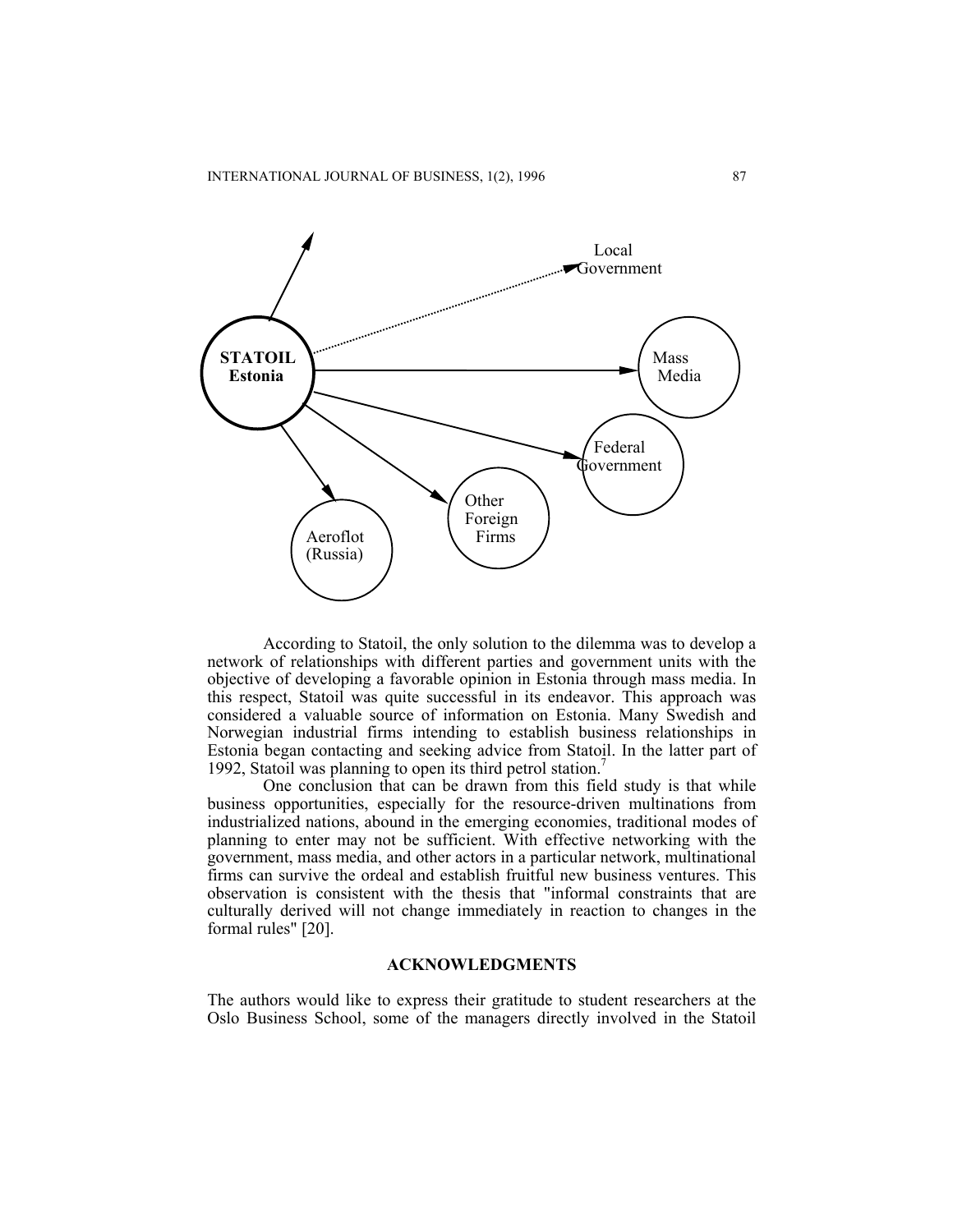venture, and to Rose M. Prasad (Central Michigan University) for enhancing the clarity and the syntax of the paper. The errors and omissions are those of the authors.

#### **NOTES**

- 1. "Psychic distance" can be simply put as one's perceived proximity in spite of significant differences between one's sociocultural environment and that of a foreigner.
- 2. Our usage of the term "competitive advantage" is similar to Michael Porter's [26] construct of "distinctive competence," which refers to the resources that are not easily tradable or imitable. Yet, it should be noted that in the case of Statoil, corporate attempts to create a network was tantamount to creating a new resource that was not easily imitable.
- 3. From notes based on two interviews with Sverker Liljefeldt, (Sweden) who served as Project Manager Eesti Statoil, Tanninn, Estonia.
- 4. From notes based on an interview with Einar Slagstad, Regional Manager, Statoil, Stavanger, Norway.
- 5. From notes based on an interview with Kent Wennstrom, Journalist, Sveriges Radio, Stockholm, Sweden.
- 6. Many newspapers covered the events during 1991, including (captions shown in English): "Why Not Statoil," Eesti Express, Tallinn, October 1991; "Eesti Statoil Start-Up Delayed," The Baltic Independent.October 1991; "Who Is Directing the Events in the Estonian Gasoline Market?" Kaubaleht, November 1991,; "Hard Resistance to Statoil: The Quarrel About a Piece of Land Hinders Investment into Estonia. Aftenposten, November 1991,
- 7. A number of local government officials, including those who were demanding partnership from Statoil, had been removed from their positions; and the new local government was very cooperative with Statoil. This new situation provided the company not only with alternatives but also with a stronger position vis-a-vis the City officials thanks to network relationships nurtured and developed during the process.

# **REFERENCES**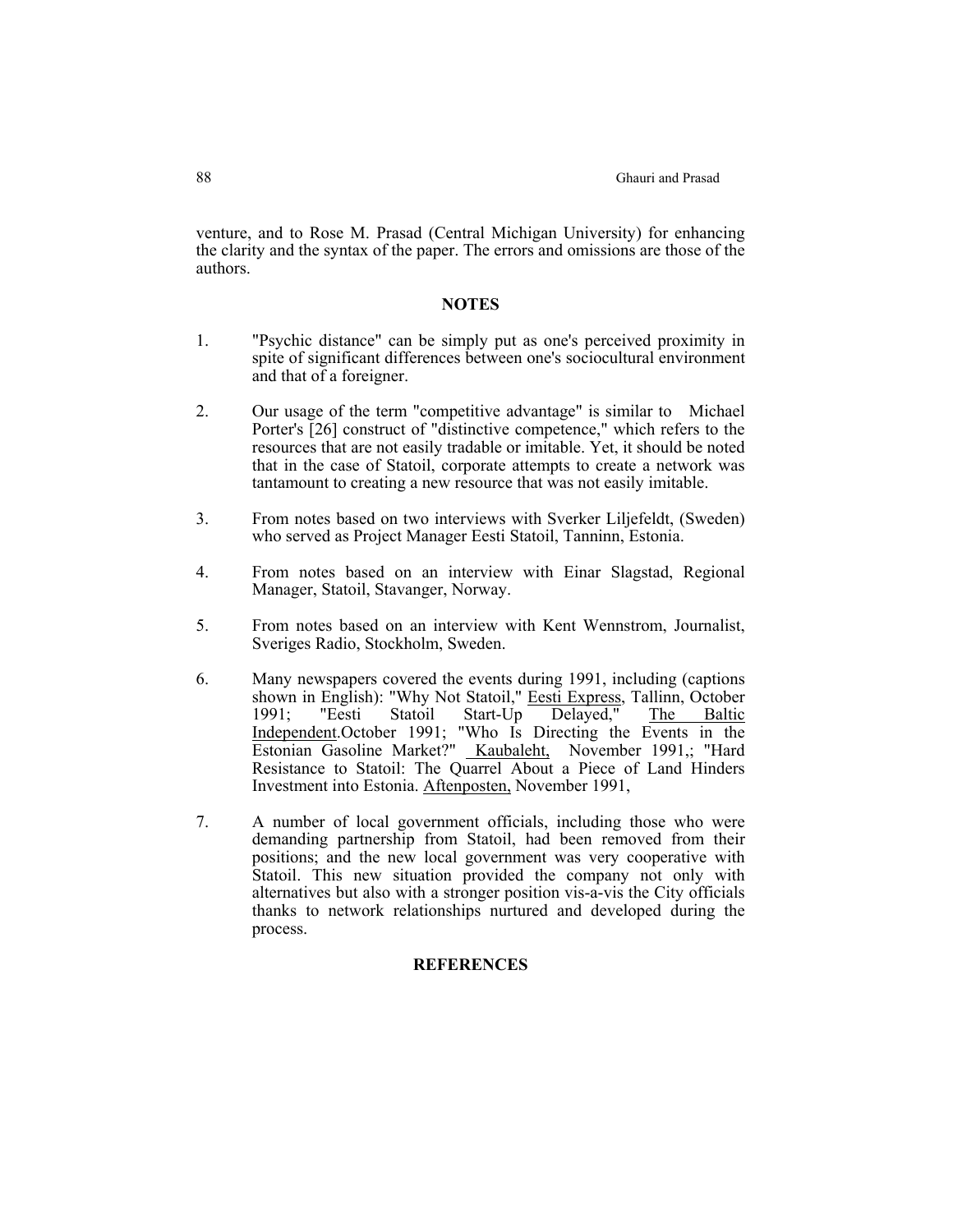- [1] Blankenburg, D. and Johanson, J., (1992), "Managing Network Connections in International Business," *Scandinavian International Business Review*, Vol. 1, No. 1, 5-19.
- [2] Boddewyn, J. J. and Brewer, T. L., (1994), "International-Business Political Behavior: New Theoretical Directions," *Academy of Management Review*, Vol. 19, No. 1, 119-143.
- [3] Cavusgil, S. T. and Ghauri, P. N., (1990), *Doing Business in Developing Countries--Entry and Negotiation Strategies*, Routledge, London.
- [4] Chakravarthy, B. S. and Lorange, P., (1991), *Managing the Strategy Process*, Englewood Cliffs, NJ: Prentice Hall.
- [5] Chang, S.J., (1995), "International Expansiion Strategies of Japanese Firms Patterns: Capability Building Through Sequential Entry," *Academy of Management Journal*, Vol. 38, No.2, 383-407.
- [6] Cook, K. M. and Emerson, R. M., (1984), "Exchange Networks and the Analysis of Complex Organizations*,*" *Research in the Sociology of Organizations*, Vol. 3, JAI Press, New York.
- [7] Cunningham, M. T., (1982), "Barriers to Organizational Interaction," in Hakansson, H. (ed.), 1982, *International Marketing and Purchasing of Industrial Goods--An Interaction Approach*, Chichester: John Wiley, 323-328.
- [8] Eisenhardt, K. M., (1989), "Building Theories From Case Study Research," *Academy of Management Review*, Vol. 14, No. 4, 532-550.
- [9] Ford, D., (1980), "The Development of Buyer-Seller Relationships in Industrial Markets," *European Journal of Marketing*, 14, No. 5/6, 339- 354.
- [10] Gersick, C. J. G., (1994), "Pacing Strategic Change: The Case of a New Venture," *Academy of Management Review*, Vol. 19, No. 1, 9-45.
- [11] Ghauri, P. N, (1989), "Global Marketing Strategies: Swedish Firms in South and East Asia," in *Global Business: Asia Pacific Dimensions*, edited by Kaynak, E. & Lee, K. H., New York: Routledge, 261-274.
- [12] Ghauri, P. N. and Johanson, J., (1979), "International Package Deal Negotiations--The Role of the Atmosphere," *in Organixation, Marknad och Samhelle*, Vol. 16, No. 5, Copenhagen, 335-364.
- [13] Hagg, I. and Johanson, J., (1982), *Foretag i Natverk*, (in Swedish) SNS Forlag, Stockholm.
- [14] Hakansson, H., (1989), *Corporate Technological Behavior, Cooperation, and Networks*, London: Routledge. Also,Hakansson, H. and Johanson, J., 1988, "Formal and Informal Cooperation Strategies in International Industrial Networks," in Contractor, F. J. and Lorenze, P., (1988), *Cooperative Strategies in International Business*, Lexington Books, D.C. Heath and Company.
- [15] Hakansson, H. and Snehota, I., (1989), "No Business Is an Island: The Network Concept of Business Strategy," *Scandinavian Journal of Management*, Vol. 4, No. 3, 187-200.